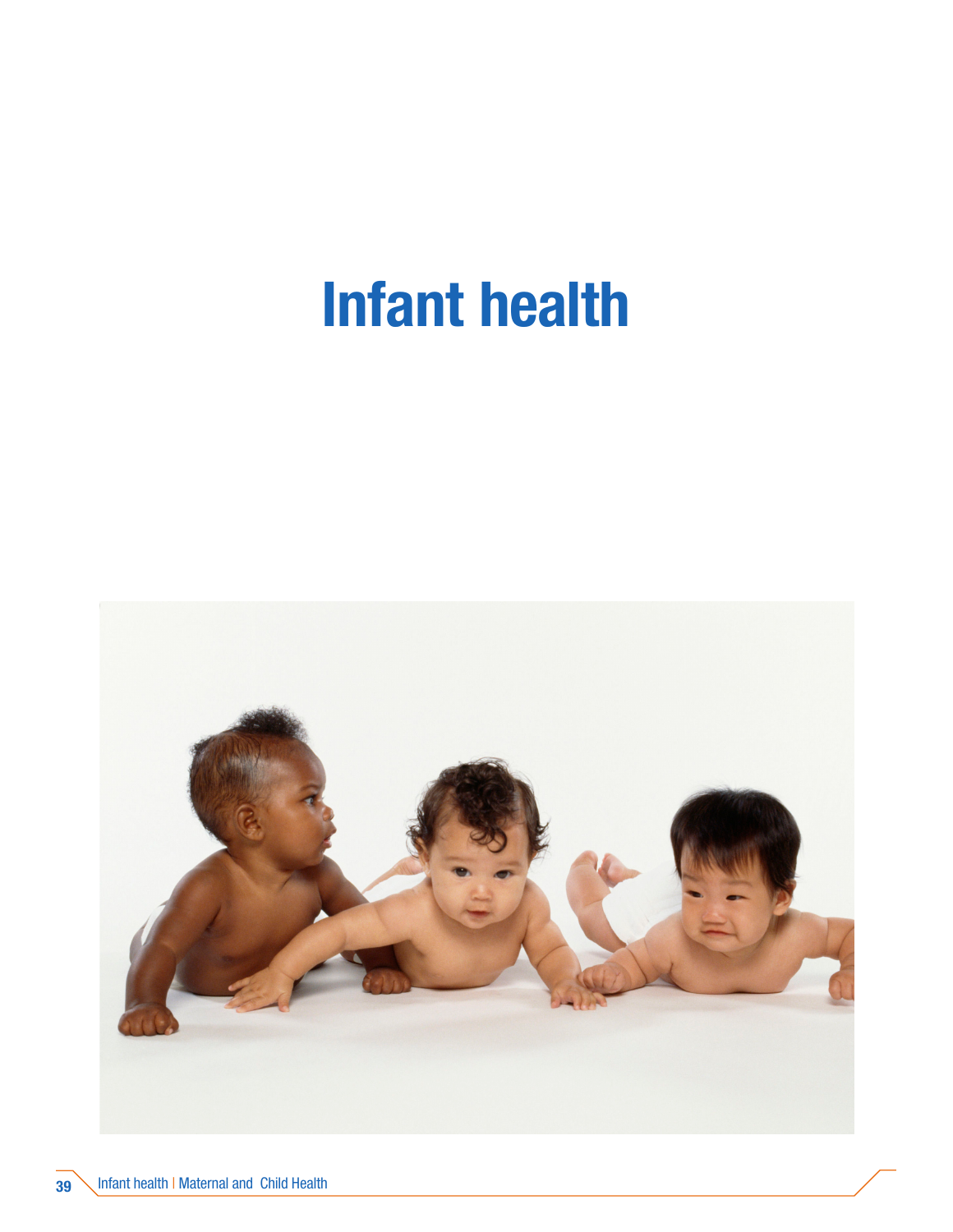# Infant health

# Key indicator: Preterm birth

#### Indicator details:

- » Definition: Percent of live births with a gestational age of less than 37 weeks
- » Numerator: Number of live births with a gestational age of less than 37 weeks
- » Denominator: Number of live births

Significance of indicator: Preterm birth occurs when a baby is born before 37 weeks of pregnancy and it affects approximately one in 10 infants born in the United States. Preterm birth is the leading cause of newborn death and a major determinant of illness and disability among infants, including developmental delays, chronic respiratory problems and vision and hearing impairment. (27)

In 2015, for the first time since 2007, there was a slight increase in the national preterm birth rate and significant disparities between racial and ethnic groups persist. In 2015, the rate of preterm birth among African-American women (13%) was approximately 50 percent higher than the rate of preterm birth among White women (9%). (28) Preterm births are more likely among teen mothers and mothers 40 and older.

Many times the cause of preterm birth is unknown. Risk factors include multiple pregnancies, infections and chronic conditions such as diabetes and high blood pressure, and a prior preterm birth. (29)

Status in Oregon: The rate of preterm birth in Oregon is lower than the national rate (7.6% compared to 9.6% in 2015). Between 2006 and 2015, the rate of preterm birth has dropped from 8.4% to 7.6%.

Disparities in Oregon: When compared to non-Hispanic White women (7.3%), the rate of preterm birth in Oregon in 2014 was higher for non-Hispanic Black (9.7%), non-Hispanic Hawaiian/Pacific Islanders (10.9%), and non-Hispanic American Indian/ Alaska Natives (7.6%).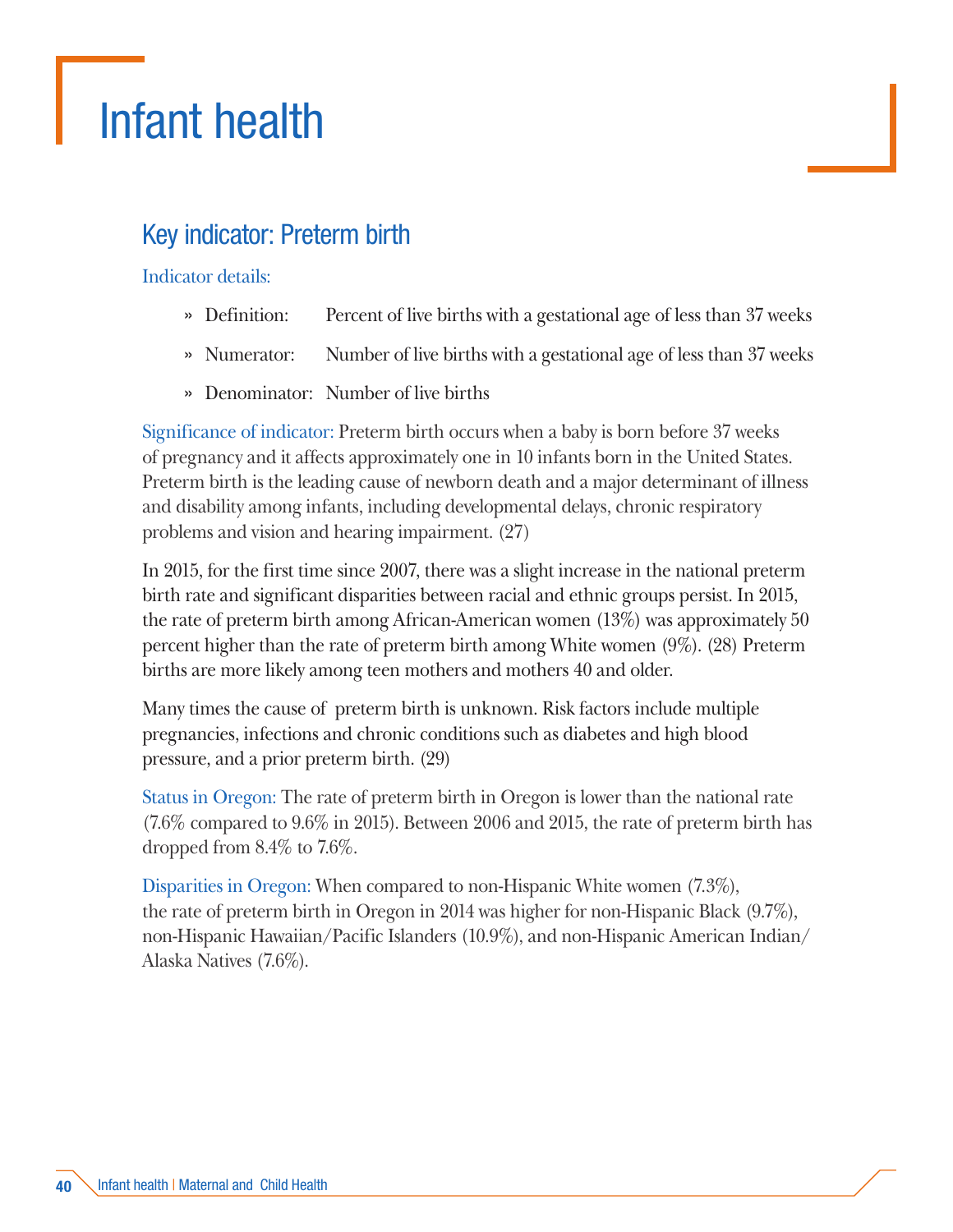#### Preterm birth, Oregon and United States, 2015



*Data source: National Vital Statistics and Oregon Center for Health Statistics*

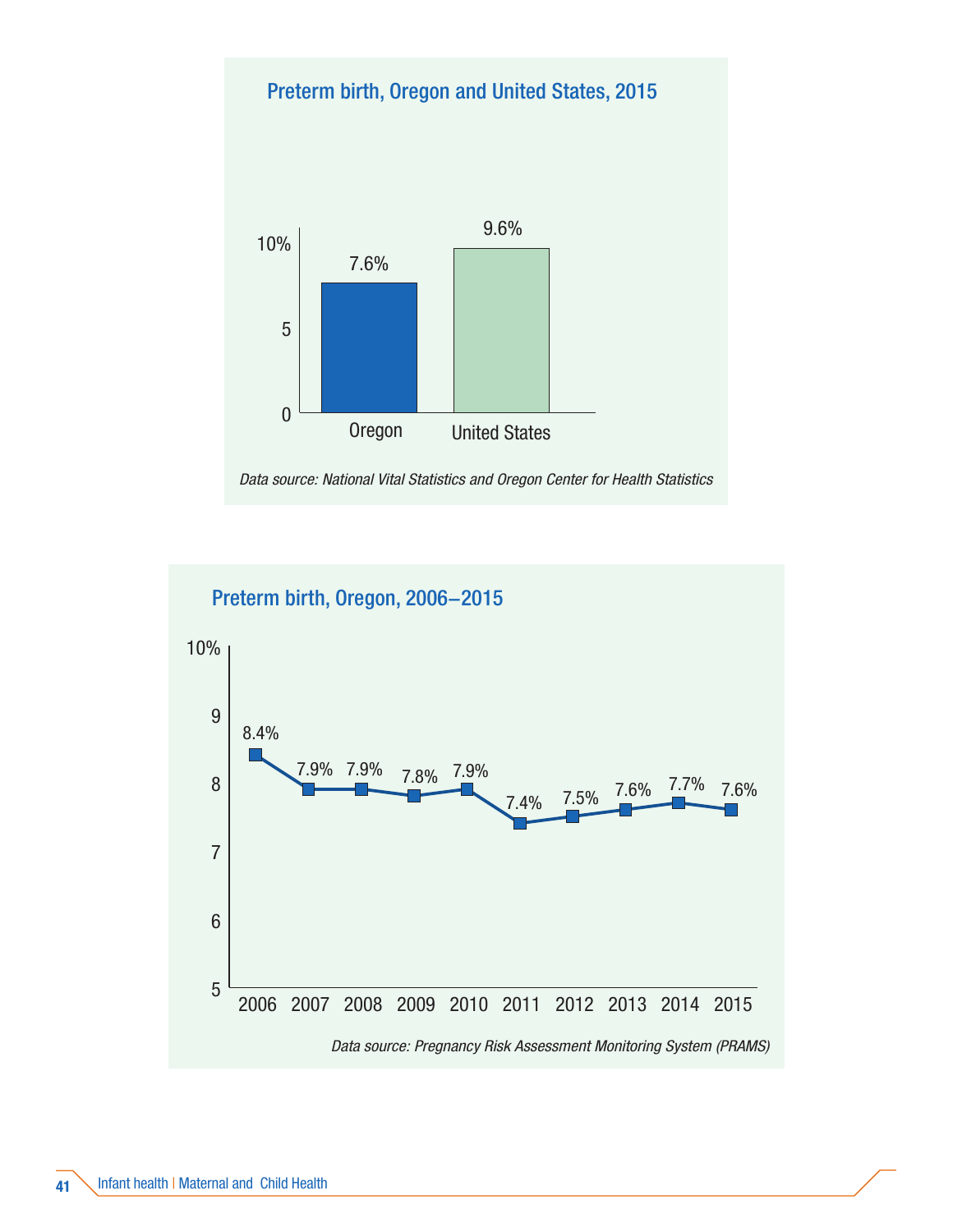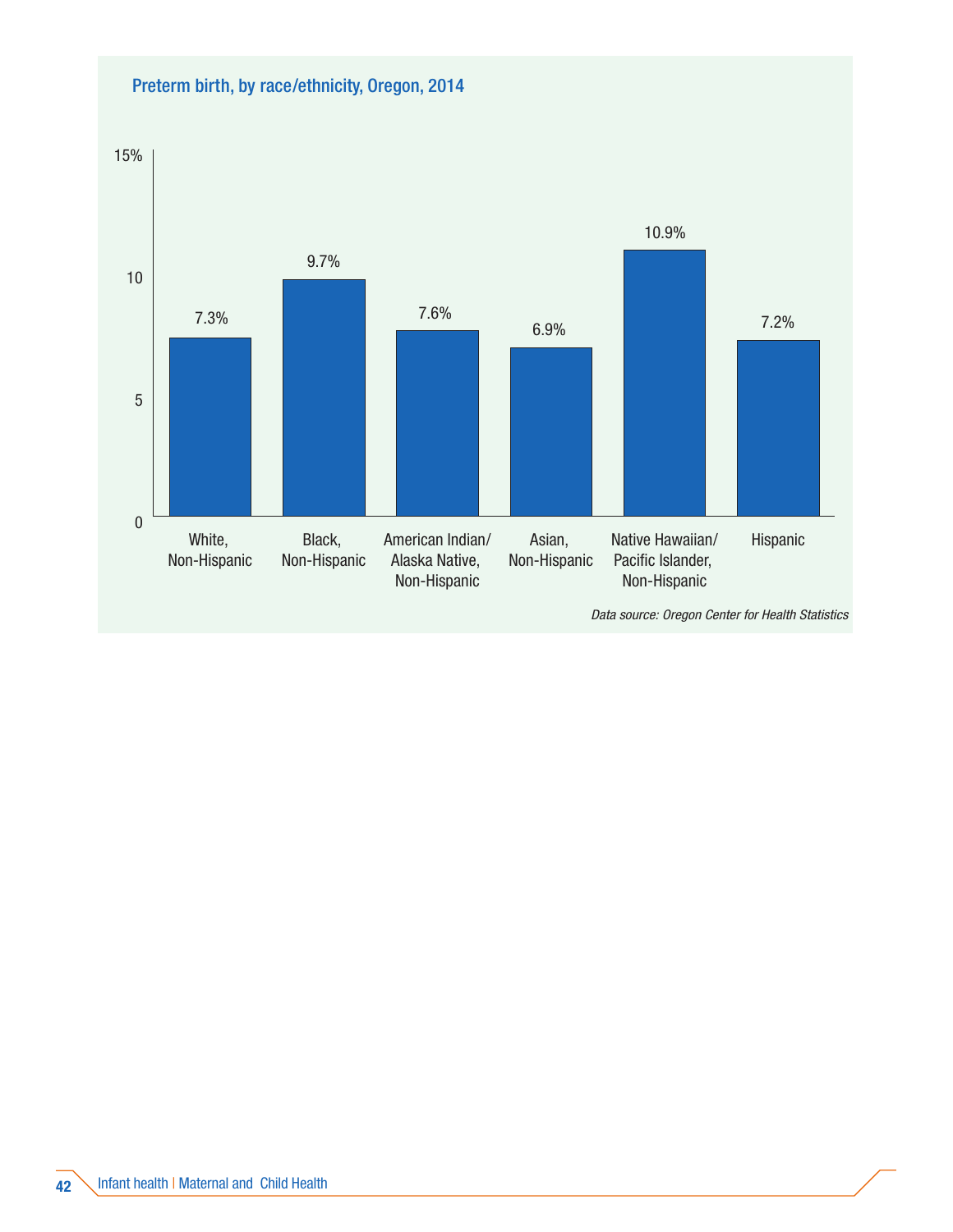# Key indicator: Breastfeeding

Indicator details:

| » Definition: | A) Percentage of infants ever breastfed<br>B) Percentage of infants exclusively breastfed at 6 months |
|---------------|-------------------------------------------------------------------------------------------------------|
| » Numerator:  | A) Number of infants ever breastfed                                                                   |

- B) Number of infants exclusively breastfed at 6 months
- » Denominator: A) & B) Number of infants

Significance of indicator: The health benefits of breastfeeding are well recognized as breast milk is uniquely suited to the infant's nutritional needs. (30) Breast milk is a live substance that contains immunological properties against a host of illnesses and diseases. Infants who do breastfeed have a lower risk of SIDS (sudden infant death syndrome). (31) Similarly, mothers who breastfeed have a decreased risk of breast and ovarian cancer, have better maternal health outcomes, and have lower risks of postpartum depression. (32)

Unfortunately, not all populations breastfeed to the most optimal extent. Mothers with the lowest rates of breastfeeding tend to be young, low-income, African American, unmarried, less educated and overweight or obese before pregnancy. (33)

Status in Oregon: Oregon's percentage of infants ever breastfed in 2014 was higher than the national rate (91.9% compared to 79.2%). Oregon's rate of infants who are exclusively breastfed at 6 months also exceeds the national rate (25.8% compared to 18.8%). However breastfeeding duration and exclusivity did not meet the American Academy of Pediatrics recommended guidelines of 6-month exclusive breastfeeding and continued breastfeeding at least until 12 months of age. (34)

Disparities in Oregon: In Oregon, the rate of infants ever breastfed for non-Hispanic Blacks, non-Hispanic American Indians/Alaska Natives, non-Hispanic Native Hawaiians/Pacific Islanders and non-Hispanic Asians was lower than the rate for non-Hispanic Whites among infants born in 2012. The rate of infants ever breastfed was higher for non-Hispanic mothers of two or more races and Hispanic mothers in 2014. Among infants born in 2012 in Oregon, the only race/ethnicity group with a higher rate of exclusive breastfeeding at 6 months than non-Hispanic Whites was non-Hispanic American Indian/Alaska Natives, with all other groups being lower.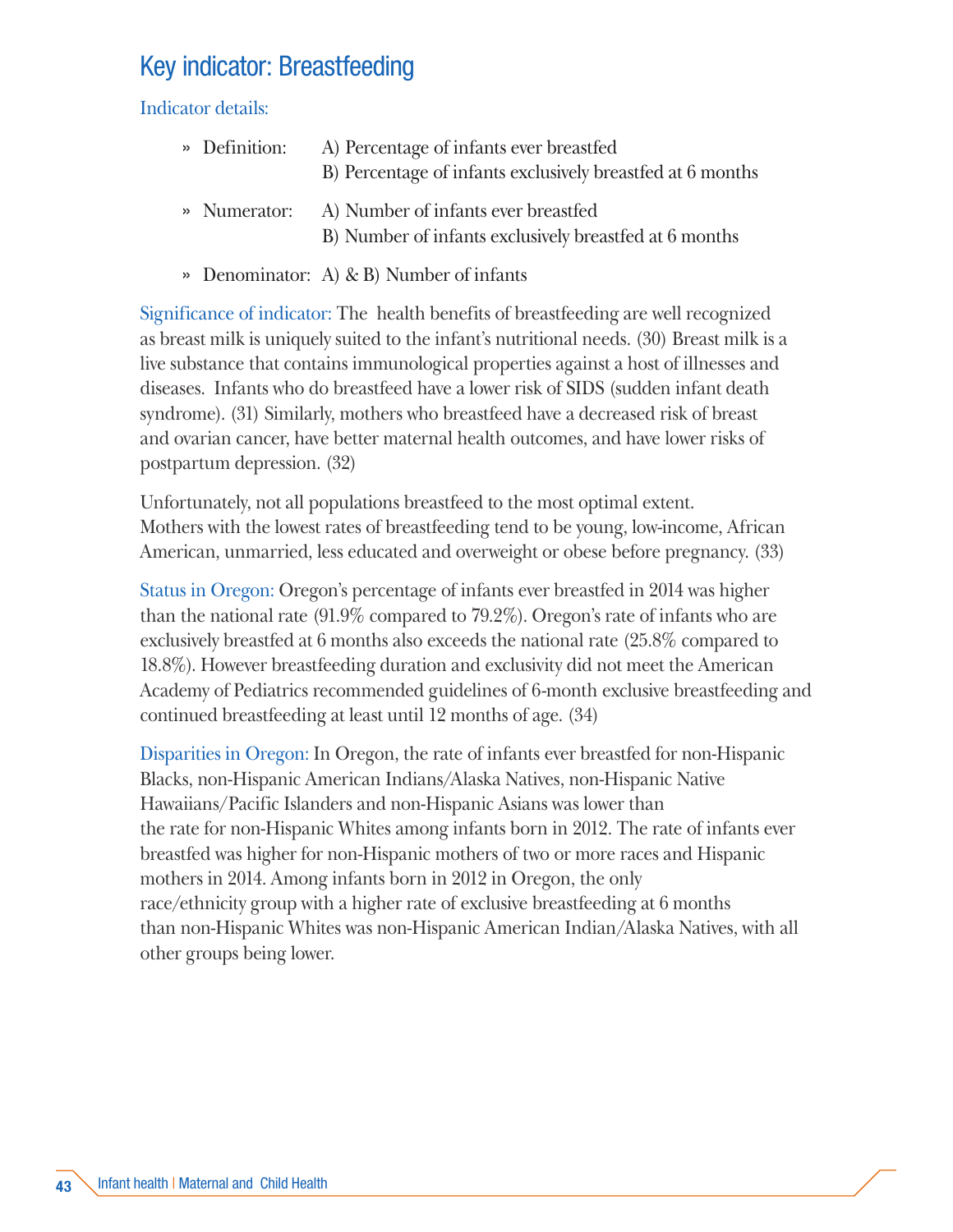

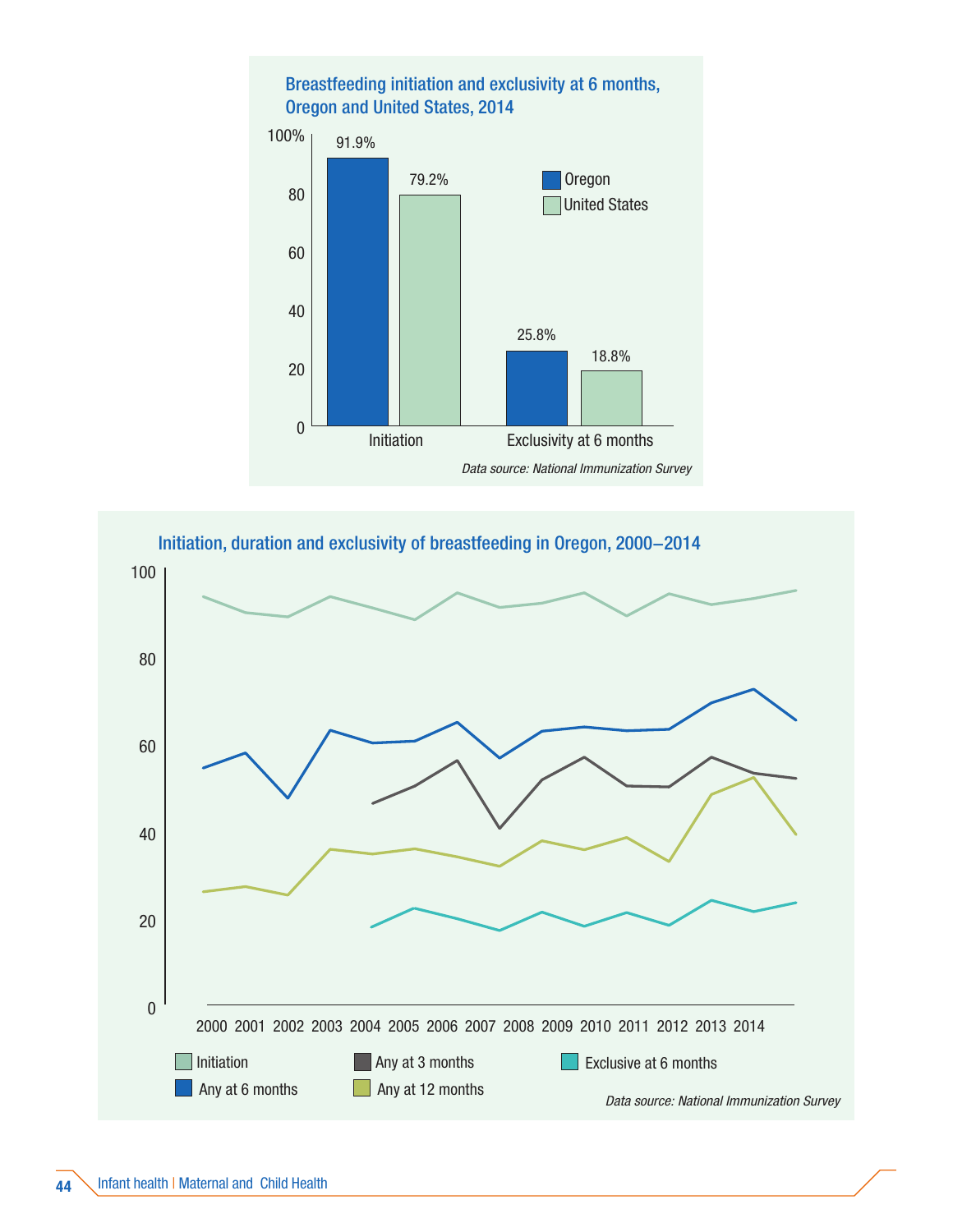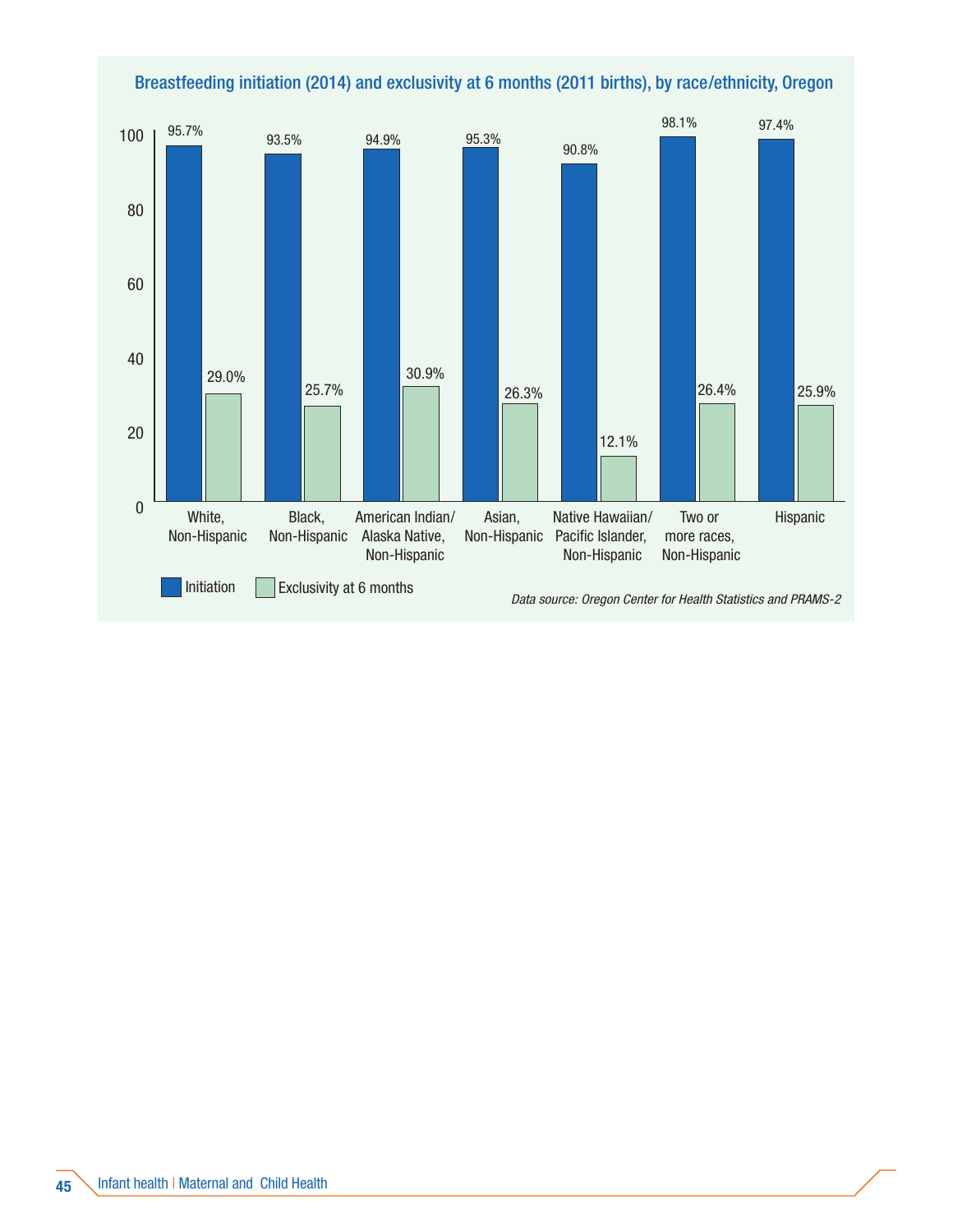# Key indicator: Safe sleep

Indicator details:

| » Definition: | Percentage of women with a live birth who most often place |
|---------------|------------------------------------------------------------|
|               | their infants on their backs to sleep                      |

- » Numerator: Number of women with a live birth who most often place their infants on their backs to sleep
- » Denominator: Number of women with a live birth

Significance of indicator: Sudden unexpected infant death (SUID) is the leading cause of death among babies between birth and 1 year of age. (35) SUID includes all unexpected deaths in infants less than 1 year old including those without a clear cause, such as SIDS, and those from a known cause, such as accidental suffocation. The three commonly reported types of SUID are sudden infant death syndrome (SIDS); accidental suffocation and strangulation in bed (ASSB); and unknown cause.

In the United States, in 2015, there were approximately 1,600 deaths due to SIDS, 1,200 deaths due to unknown causes and approximately 900 deaths due to accidental suffocation and strangulation in bed. (36)

The SUID rate declined considerably following the release of the American Academy of Pediatrics recommendation to place babies on their back to sleep in 1992 and the initiation of the Back to Sleep campaign in 1994. However, rates have remained unchanged in recent years, and racial and ethnic disparities persist. (37)

Between 2011 and 2014, SUID rates for American Indian/Alaska Native and non-Hispanic Black infants were more than twice those of non-Hispanic White infants. (38)

Status in Oregon: There are approximately 40 sudden unexpected infant deaths (SUID) every year in Oregon. In 2013, a higher percentage of infants in Oregon were most frequently placed on their backs to sleep, as opposed to those in the United States as a whole (83.0% vs. 75.7%). In addition to this, the rate ranged from  $78.7\%$  in 2009 to nearly 83% in 2014.

Disparities in Oregon: Black infants were placed on their backs approximately 72% of the time. All other race/ethnicity groups had a higher rate of infants put to sleep on their backs, as compared to non-Hispanic White infants. While babies from other race/ ethnic groups were placed on their back to sleep from approximately 82%-92% of the time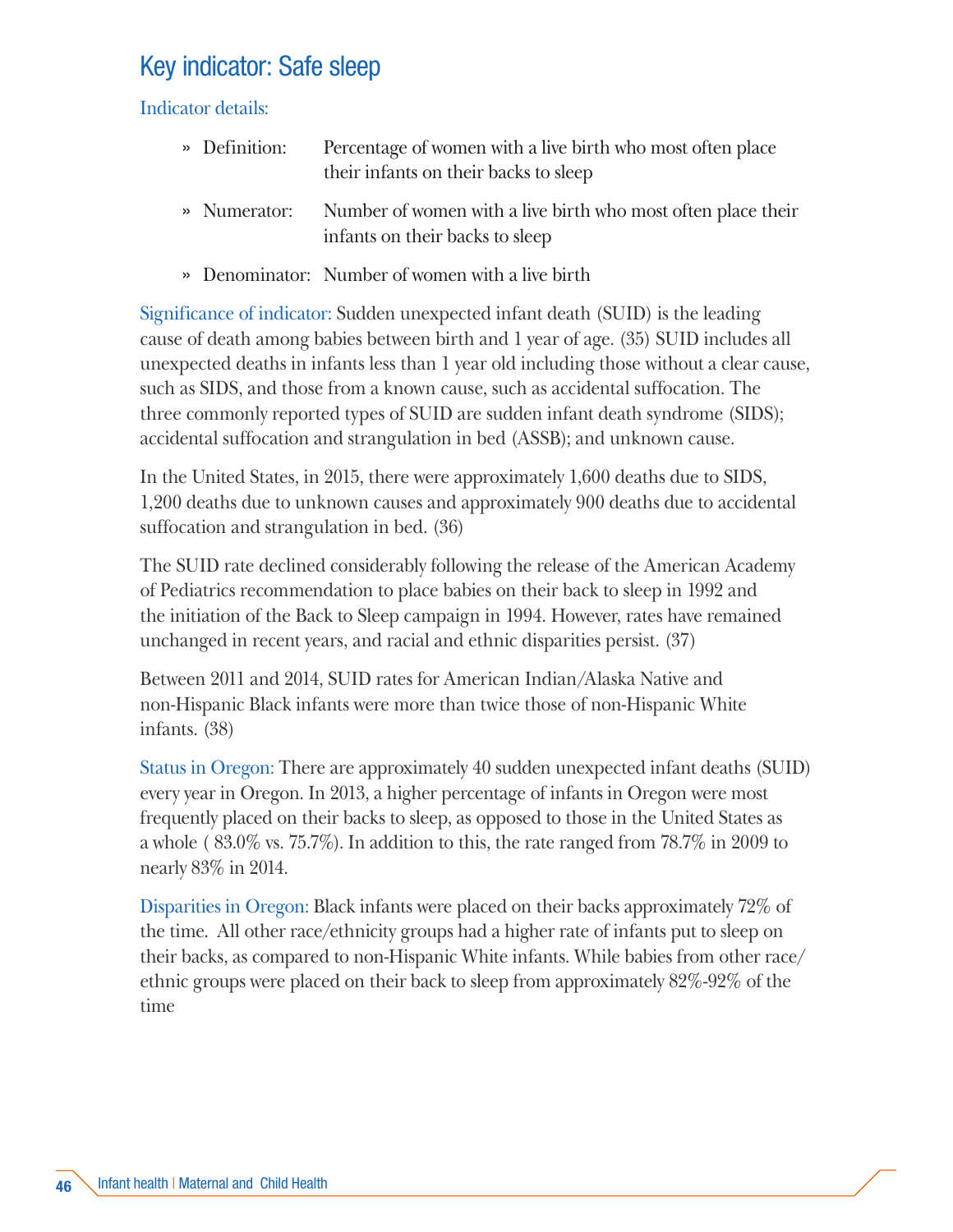

#### Infant placed on back to sleep, Oregon, 2009−2014

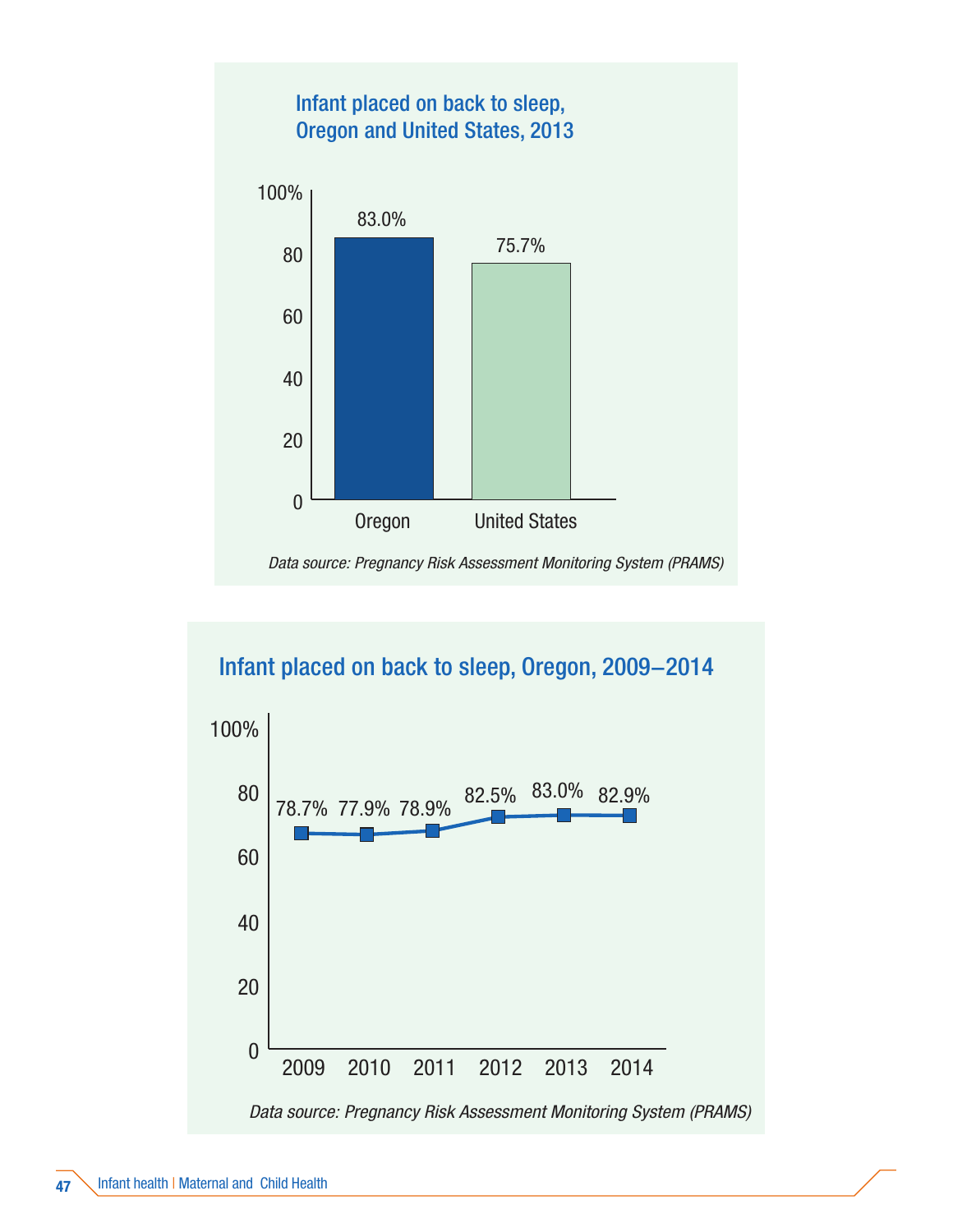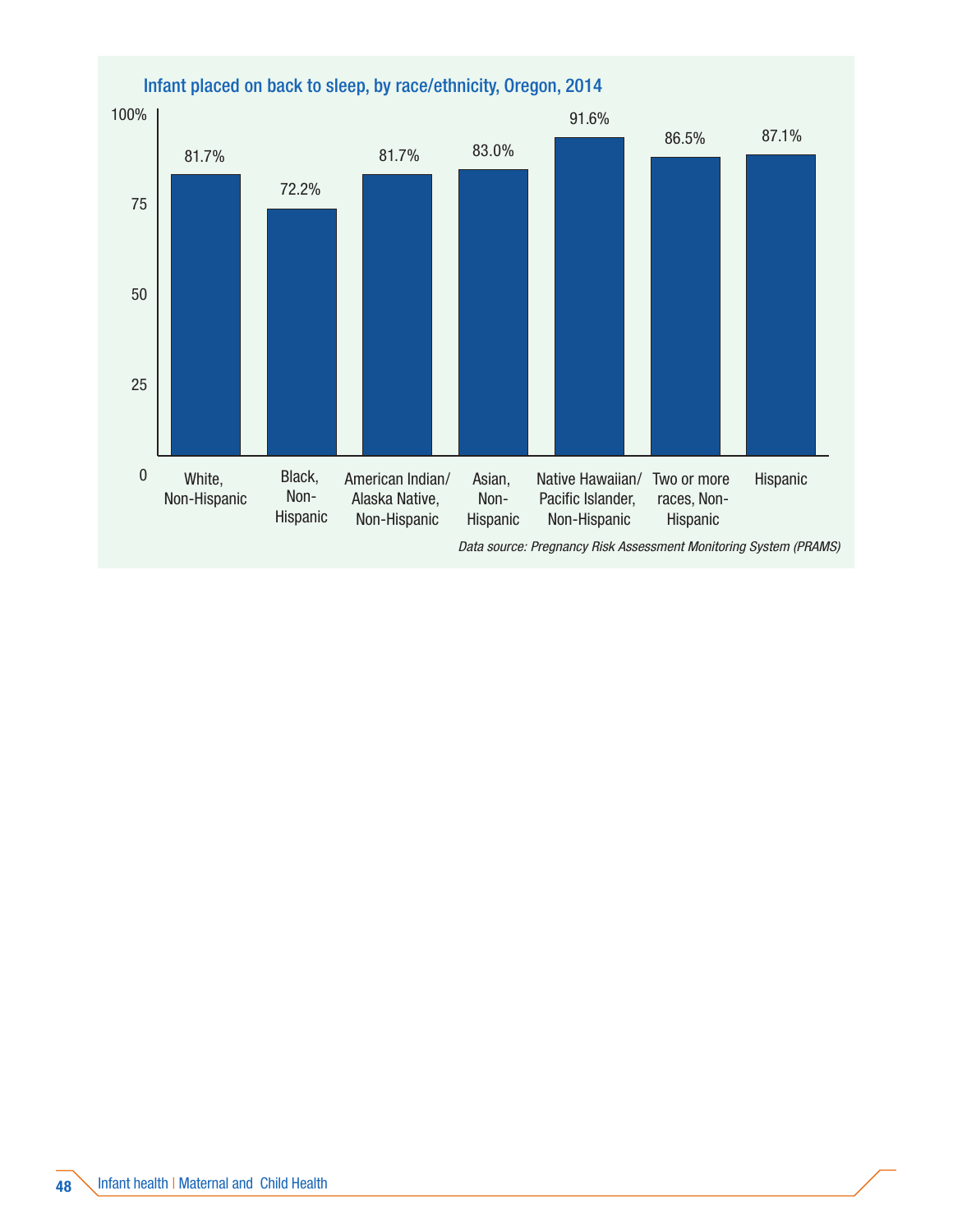# Key indicator: Infant mortality

Indicator details:

| » Definition: | A) Neonatal mortality: Rate of deaths of infants aged $0-27$ |
|---------------|--------------------------------------------------------------|
|               | days per 1,000 live births                                   |
|               | B) Postneonatal mortality: Rate of deaths of infants aged 28 |
|               | days–11 months per $1,000$ live births                       |
|               | C) Infant mortality: Rate of deaths of infants under the age |
|               | of 1 year per 1,000 live births                              |
| » Numerator:  | A) Number of deaths of infants aged $0-27$ days              |
|               | B) Number of deaths of infants aged 28 days -11 months       |
|               | C) Number of deaths of infant under the age of 1 year        |

» Denominator: A), B) and C) Number of live births

Significance of indicator: The death of infants — from the time of birth through 1 year of age — is widely used as a measure of community health status and of the availability and quality of health care. However, it is more than that. Every infant death resonates throughout their family and community. The majority of infant deaths take place in the first four weeks of life (neonatal deaths), with most of those during the first week (early neonatal deaths). (29) The most common causes of infant mortality are birth defects and chromosomal anomalies, being born very prematurely, maternal complications of pregnancy, sudden unexpected infant death syndrome (SUIDS), and unintentional injuries. Health of mothers before and during pregnancy, their ability to access good quality and culturally appropriate care during pregnancy and birth, their socioeconomic status, and many other factors play a role in the health of infants.

Status in Oregon: In 2014, Oregon's rates of infant, neonatal and postneonatal mortality were lower than the national rates. These rates have remained fairly level between 2006 and 2015.

Disparities: For individual race and ethnicity categories, we found that infant, neonatal and postneonatal mortality rates among non-Hispanic Black, Asian, two or more races and Hispanic women were all higher than or equal to the rate among non-Hispanic White women. We could not determine accurate rates for American Indian/Alaska Native women because of a small sample size.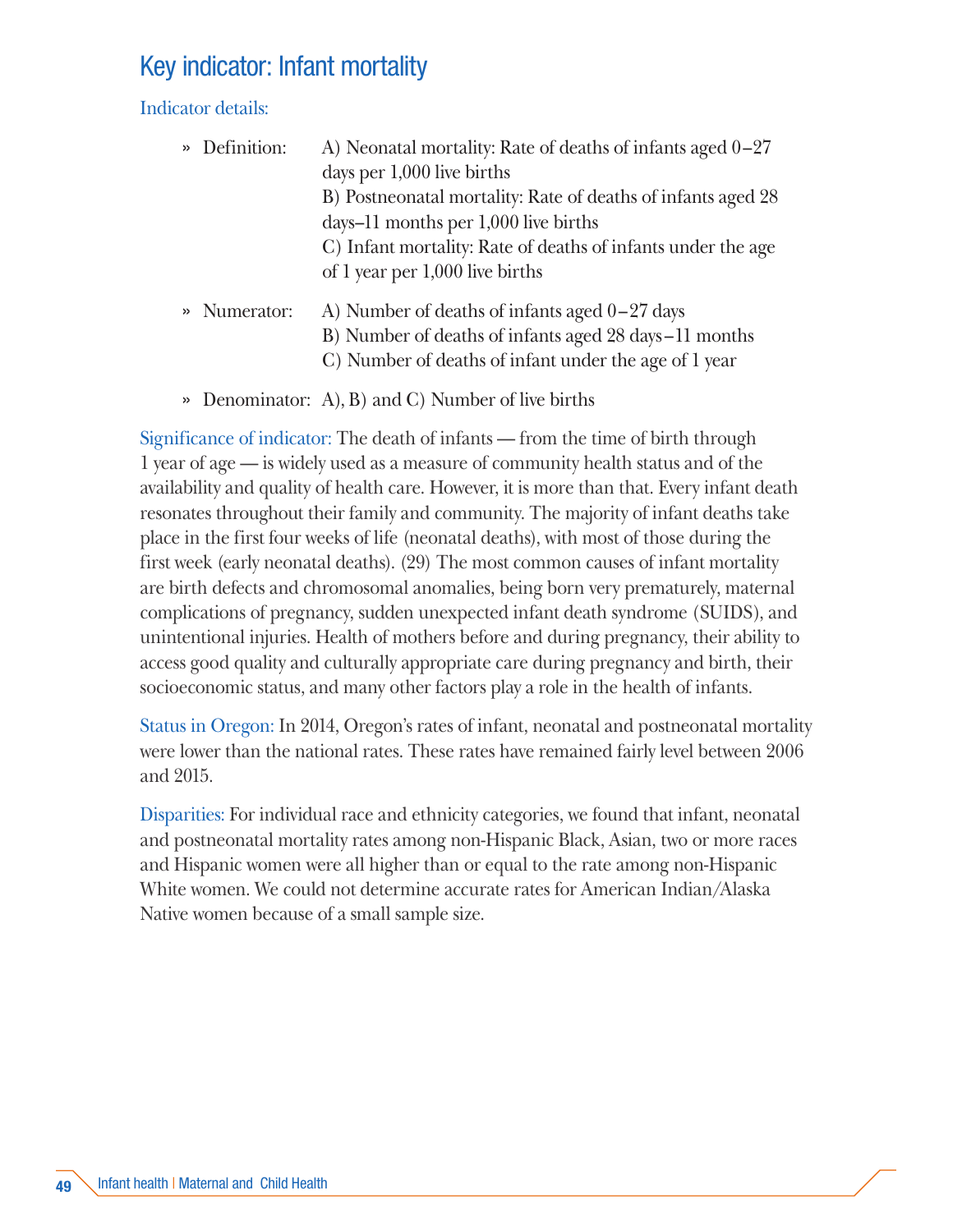